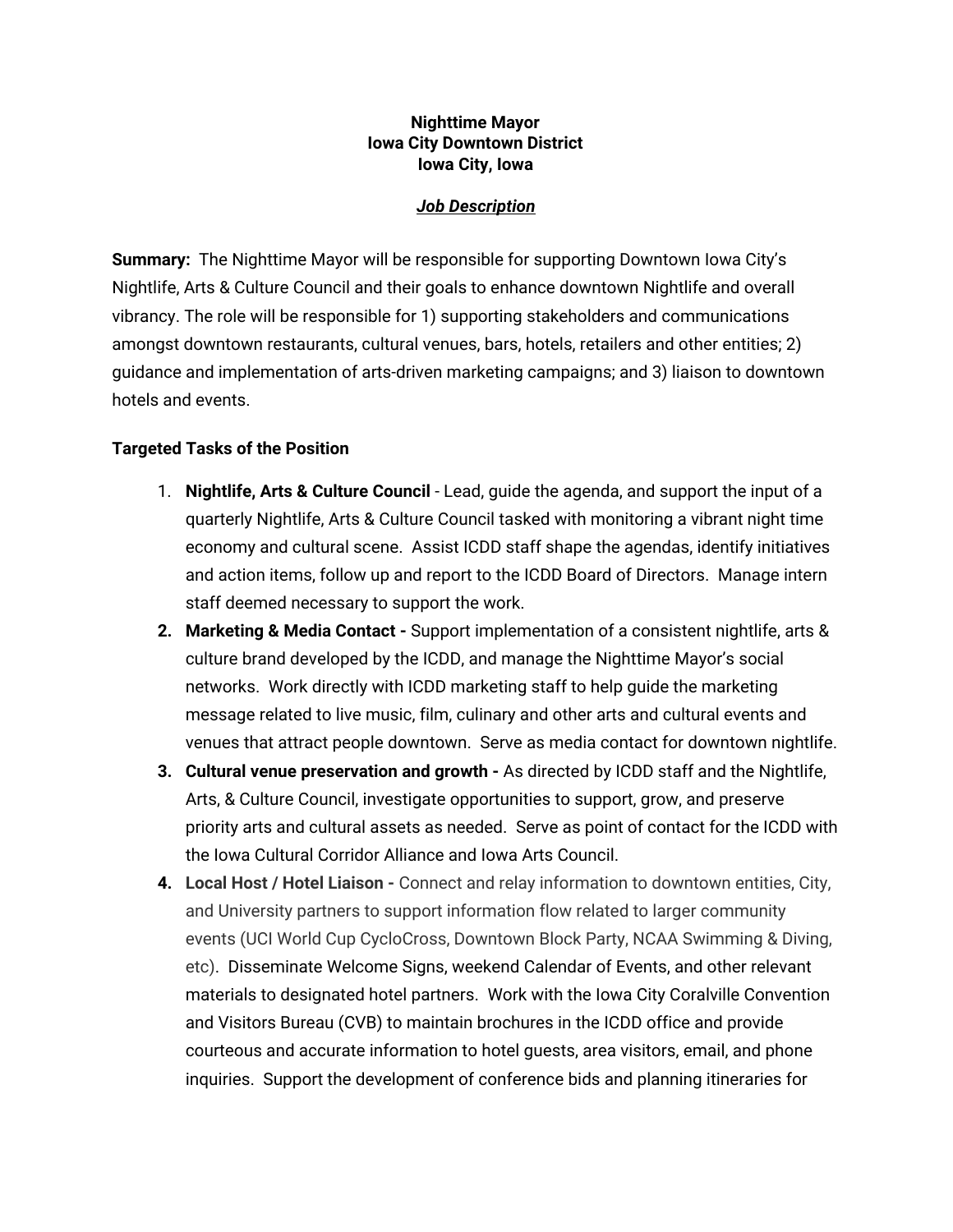visits to Iowa City. Assist the CVB Director of Sales and with sourcing and qualifying potential groups that would be a good fit for the Iowa City Area. Assist with assembling bid packets and presentations as needed.

**5. Safety & Legal Liaison -** Serve on the Partnership for Alcohol Safety (PAS) to support PAS initiatives related to downtown. In tandem with ICDD staff, be a connection point for downtown entities, City, and University staff to support exchange of information on matters of nighttime safety and regulations of state and local ordinances as needs arise.

# **Nighttime Mayor Qualifications:**

# *Required Skills / Experience*

- Exemplary verbal and written communications skills.
- Comfortable with public speaking and conveying the assets of downtown Iowa City.
- Proficiency with posting to social networking channels and familiarity with maintaining positive standards in digital content and responses.
- Familiarity with the general vicinity of Iowa City with intimate knowledge of and affinity for the downtown and the area.
- Strong interest in arts, culture, design, and food.
- Iowa City / Coralville / University Heights / North Liberty resident.

# *Preferred Skills / Experience*

- Experience in marketing, planning, administration, cultural fields, communications, hospitality, retail, restaurant, sales, advertising, public relations, design, and/or related disciplines.
- Coalition-building skills, including the ability to motivate, negotiate, and persuade stakeholders into a course of action.

# *Preferred Qualities*

- Positive attitude and passion for downtown and the region.
- Maintain a professional, diplomatic, and unbiased communication pattern to help with information exchange and working relationships between area businesses.
- Calm in conflict with the ability to listen without bias
- Inclusive of all partners and voices
- Outgoing, friendly personality, flexible, and grateful
- Strong work ethic, independent, self-motivated, detail-oriented
- Tenacious and positive, with a "can do" attitude
- Ability to take action quickly
- Creative, with innovative implementation skills and solid problem-solving capability